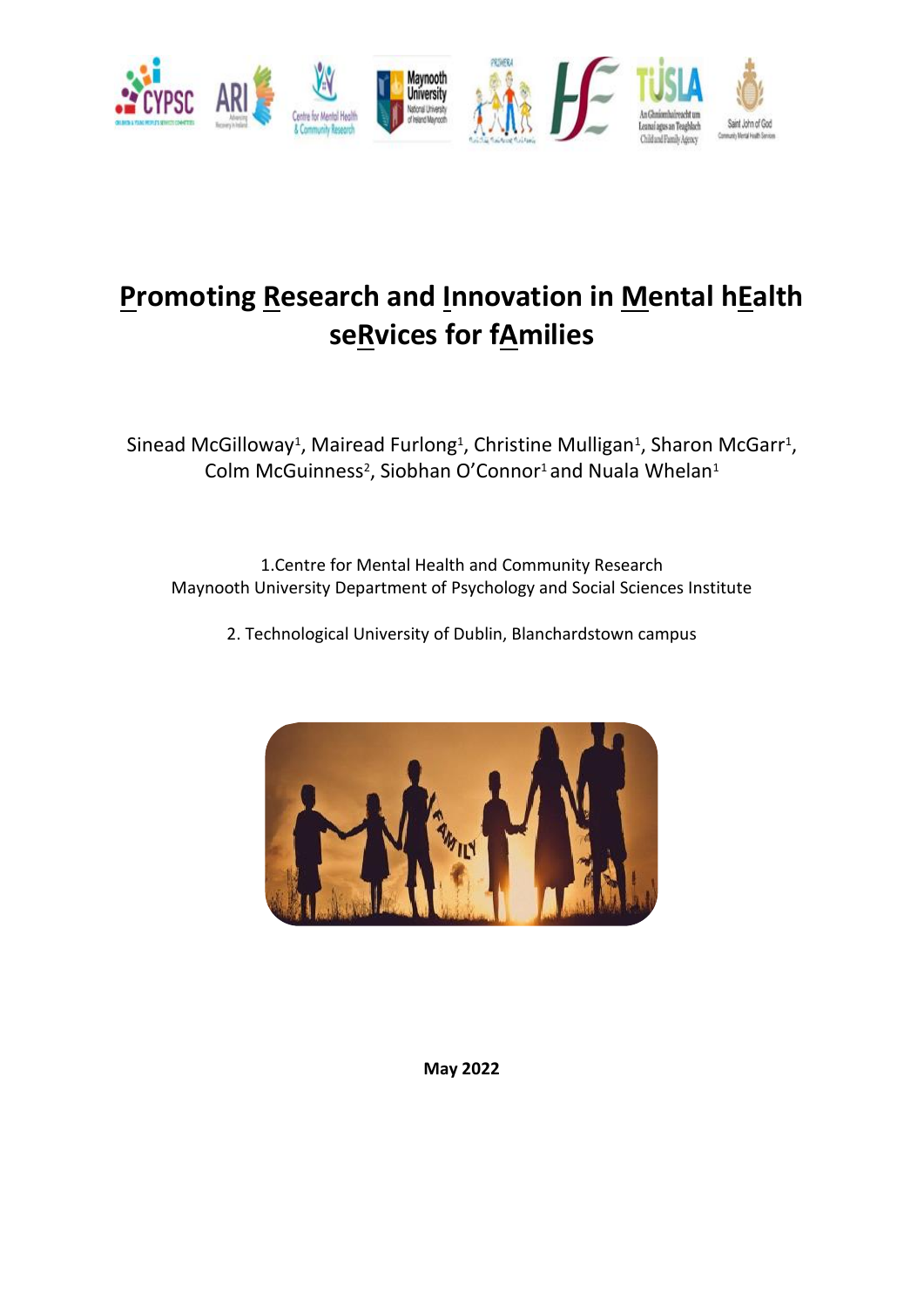#### **Background**

Almost a quarter of all families (23%) have at least one parent who has, or had, a mental health disorder. We know that this vastly increases the lifetime risk (44%-77%) for children of developing serious mental illness themselves, as well as physical illness, and impairs educational and occupational outcomes. This also places a substantial burden on partners and children who act as caregivers, and multiples five-fold their utilisation of health and social care services.

Unfortunately, these vulnerable families often remain 'invisible' and are not identified or supported by mental health professionals due to:

- A lack of policy/practice guidance;
- Little or no collaboration between Adult Mental Health Services (AMHS) and Child and Adolescent Mental Health Services (CAMHS);
- An individualised, crisis-oriented approach to assessment/treatment;
- Competency and confidentiality concerns amongst mental health professionals who may feel ill-equipped to undertake family work; and
- Parental stigma/fear of social services and losing custody of their children.

#### **What was the study about?**

The PRIMERA research programme (**P**romoting **R**esearch and **I**nnovation in **M**ental h**E**alth se**R**vices for f**A**milies and children) – funded by the Health Service Executive (HSE) from 2017-2022 - enabled us to identify/develop, implement and evaluate family-focused practice for families with parental mental illness in Ireland. In consultation with practitioners, families and HSE management, an intervention called *Family Talk* was selected to be implemented and evaluated across a number of adult, child and primary care mental health services in Ireland. *Family Talk* is a whole-family, 7-session approach designed to improve family communication and resilience when a parent has a mental illness.

This multi-strand research programme included: (1) a scoping study of existing familyfocused practice in Ireland and a subsequent installation of the *Family Talk* programme within sites; (2) a randomised controlled trial (RCT) evaluation and costs analysis of *Family Talk* compared to usual services on key outcomes; (3) a process evaluation/analysis of family and service provider experiences of *Family Talk*; and (4) a separate analysis and longitudinal perspective of the experiences of adult children of parents with mental illness (1970s-2020). The key findings are outlined below.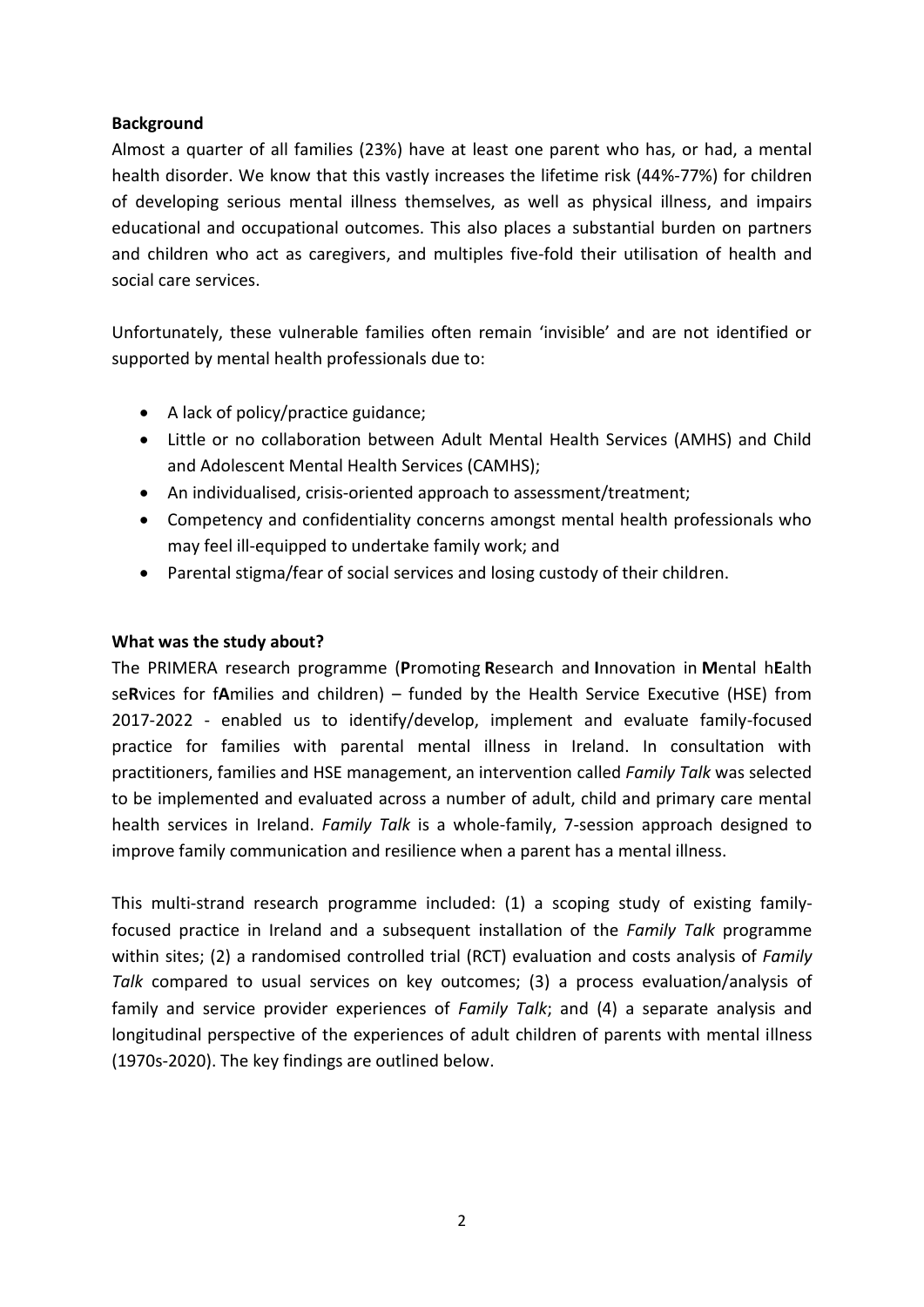## **(1) Family experiences of** *Family Talk*

#### *Participant profile and methodology*

This study included 86 families (360 parents and children in total) across 10 sites in Ireland, including adult, child, and primary care mental health services, and Tusla child protection services. Families were randomly allocated to receive the *Family Talk* intervention or a 'usual service' control group, and assessed at pre-intervention and at 6-month follow up on key outcomes. We also conducted in-depth interviews with 45 parents, partners and children.

Two thirds of parents in the study had depression/anxiety (others had bipolar disorder, borderline personality disorder, psychosis or post-traumatic stress disorder). Forty per cent of children were attending CAMHS or another psychology/family support service.

#### *Findings*

#### *Results from the randomised controlled trial*

The results from the randomised controlled trial (RCT) showed that, when compared to the 'services as usual' group, children in *Family Talk* (FT) families had significantly fewer behavioural and emotional problems (including lower levels of depression) at 6-month follow up, while parents reported improved mental health symptoms, greater resilience/better coping capacities and better mental health literacy. General family relationships/functioning also improved in those who had completed the FT programme.

#### *Costs analysis*

The cost analysis showed that *Family Talk* can be delivered for only €307 per family if oneoff, non-recurrent costs are excluded (e.g. training in Family Talk, time in gaining buy-in from management). It costs €683 per family when non-recurrent costs are included. This is a very small investment relative to the potential benefits in the short, medium and longer term.

#### *Findings from the qualitative interviews*

Over two thirds of families who took part in interviews (across adult, child and primary care mental health settings, and with different mental health diagnoses) also reported the benefits reported in the RCT, along with other positive outcomes including:

- Reduced stigma
- Giving children and partners a voice (e.g.a space to disclose hidden concerns and burdens)
- Increased confidence and wellbeing in the service-user parent.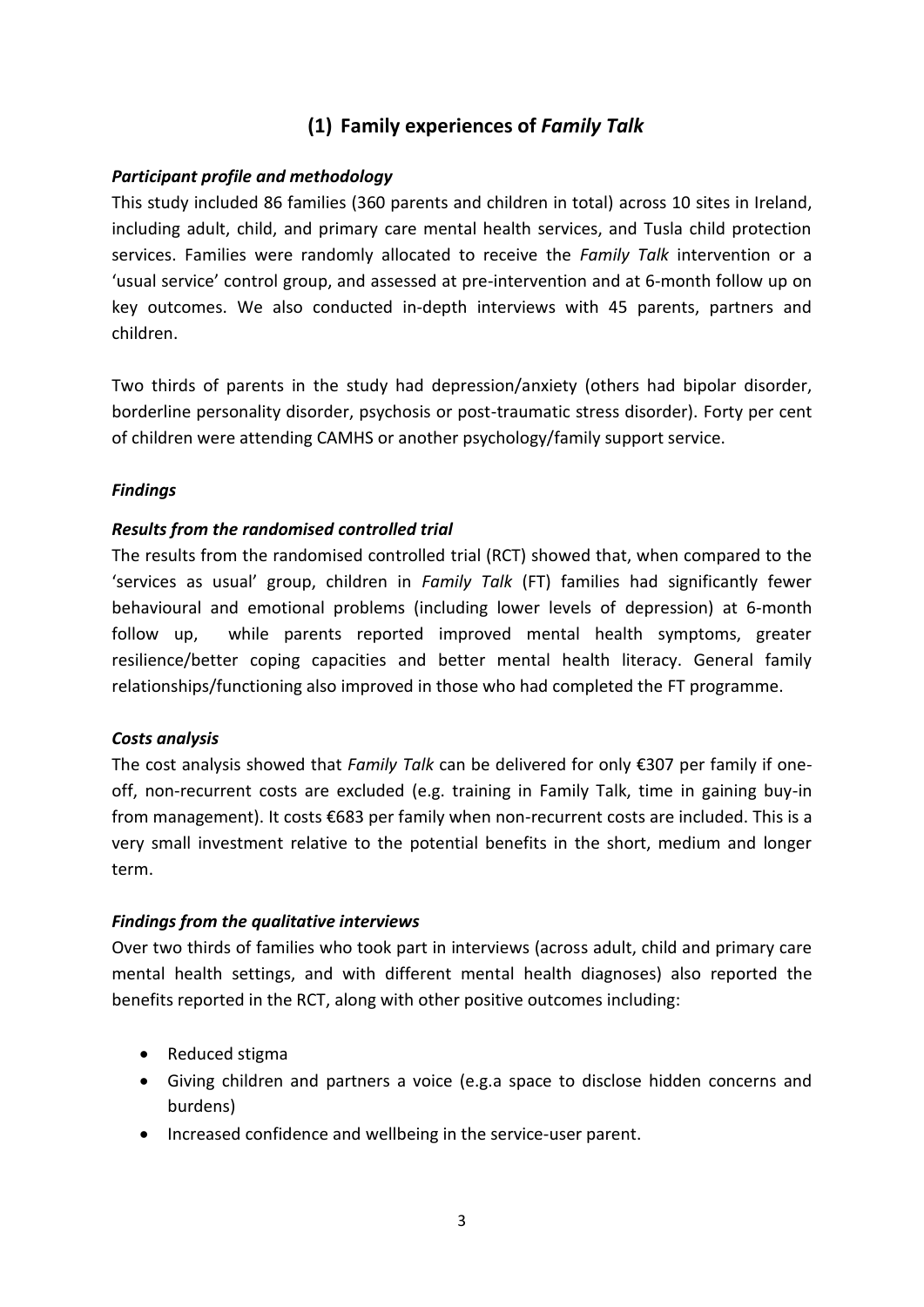Families believed that *Family Talk* worked best: (1) when delivered by a competent, nonjudgmental clinician; (2) when the family was ready to engage; and (3) when the perspectives of all family members were heard and valued.

About one third of families experienced some barriers to engagement, including:

- Parental stigma
- Family crises and relapse in parental mental health (which meant that the family couldn't continue with *Family Talk*)
- Service constraints, especially due to the disruption in delivery caused by COVID-19; and
- Some families may need further child, family and follow-up sessions/supports.



# **(2) Practitioner experiences of** *Family Talk*

Very little research, to date, has investigated the experiences of clinicians in delivering *Family Talk* within community mental health settings.

### *Participant profile and methodology*

We conducted in-depth interviews and focus groups with 41 clinicians and managers who had been involved in the PRIMERA programme of research. More than 80% of practitioners were employed with the adult and child mental health services, including mainly social workers but also social care workers, clinical nurse specialists and psychologists.

#### *Findings*

Similar to our family participants, service providers reported benefits for approximately two thirds of families across different diagnoses and mental health settings, including reduced worry and stigma, a greater understanding of the impact of parental mental illness on family members, and improved family communication.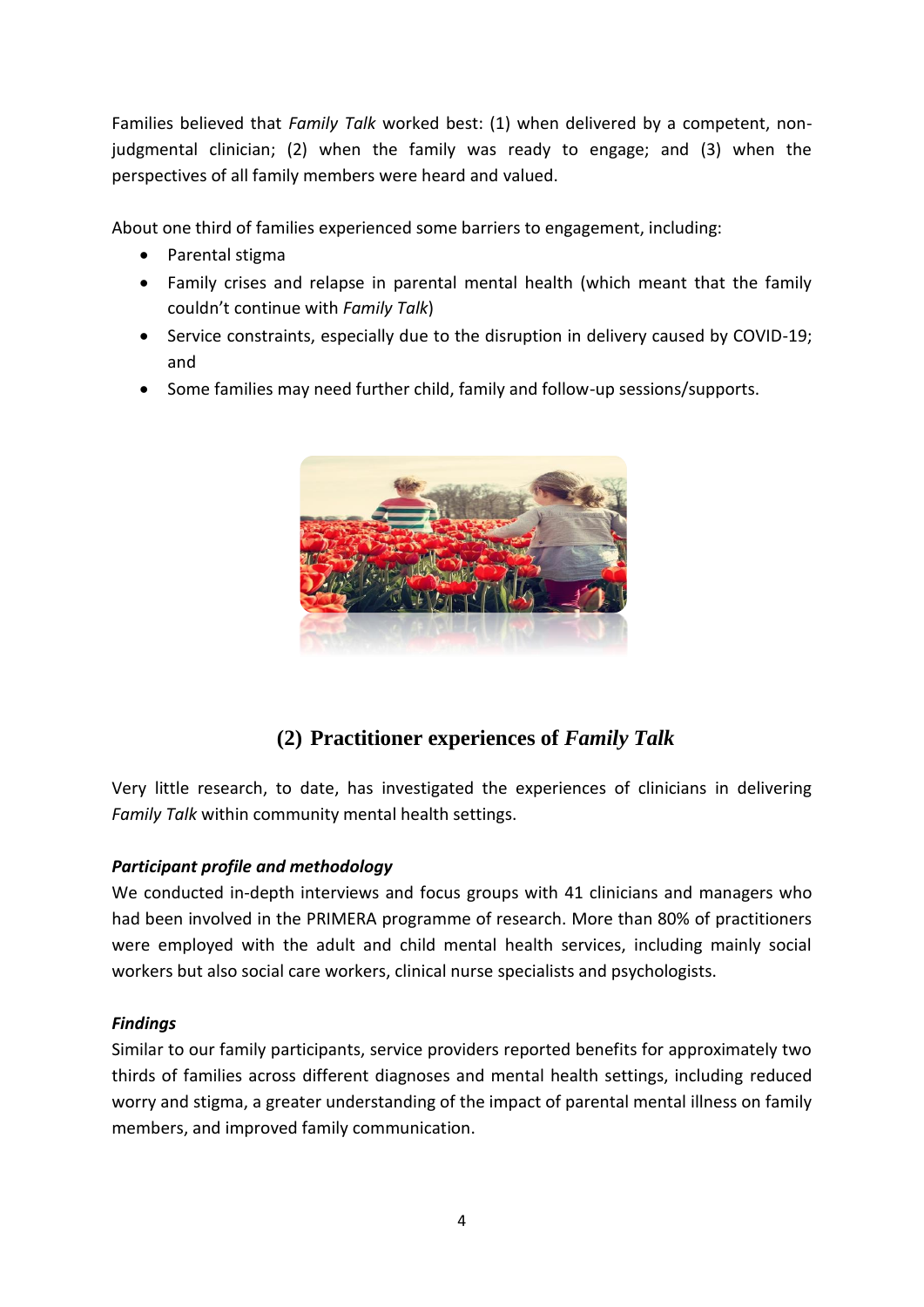Perhaps not unexpectedly, sites varied in their capacity to successfully embed *Family Talk*, with key enabling factors such as:

- Adequate managerial and organisational support and resources
- Clinician skill and interest in family-focused practice, and
- Establishing interagency collaboration across adult and child mental health settings.

Implementation challenges included:

- Recruitment difficulties, due to parental stigma, concerns about discussing the topic with their children, and relapse in parental mental health and family crises
- There was a resistance to family-focused practice from some clinicians/managers due to resource constraints and because it was different to their usual more individualised and crisis-orientedway of working
- Also, there was extended disruption in delivery due to COVID-19.



## **(3) Implications and recommendations**

The findings show that *Family Talk* was beneficial across different mental health settings and diagnoses, indicating a "no wrong door" approach to identifying and supporting families. The results also illustrate several resource-related and ideological barriers that could undermine the longer-term sustainability of family-focused practice, particularly in the absence of appropriate policy guidance. A multi-level public-health response is required to address these, including in particular, 'think family' policy/practice standards and dedicated funding for family-focused practice, as has been done elsewhere

These standards might include:

- Auditing of the parenting status of adult mental health service users
- Balancing the priority given to patient confidentiality with unmet family needs
- Equipping clinicians with the time and resources to undertake family-focused practice.